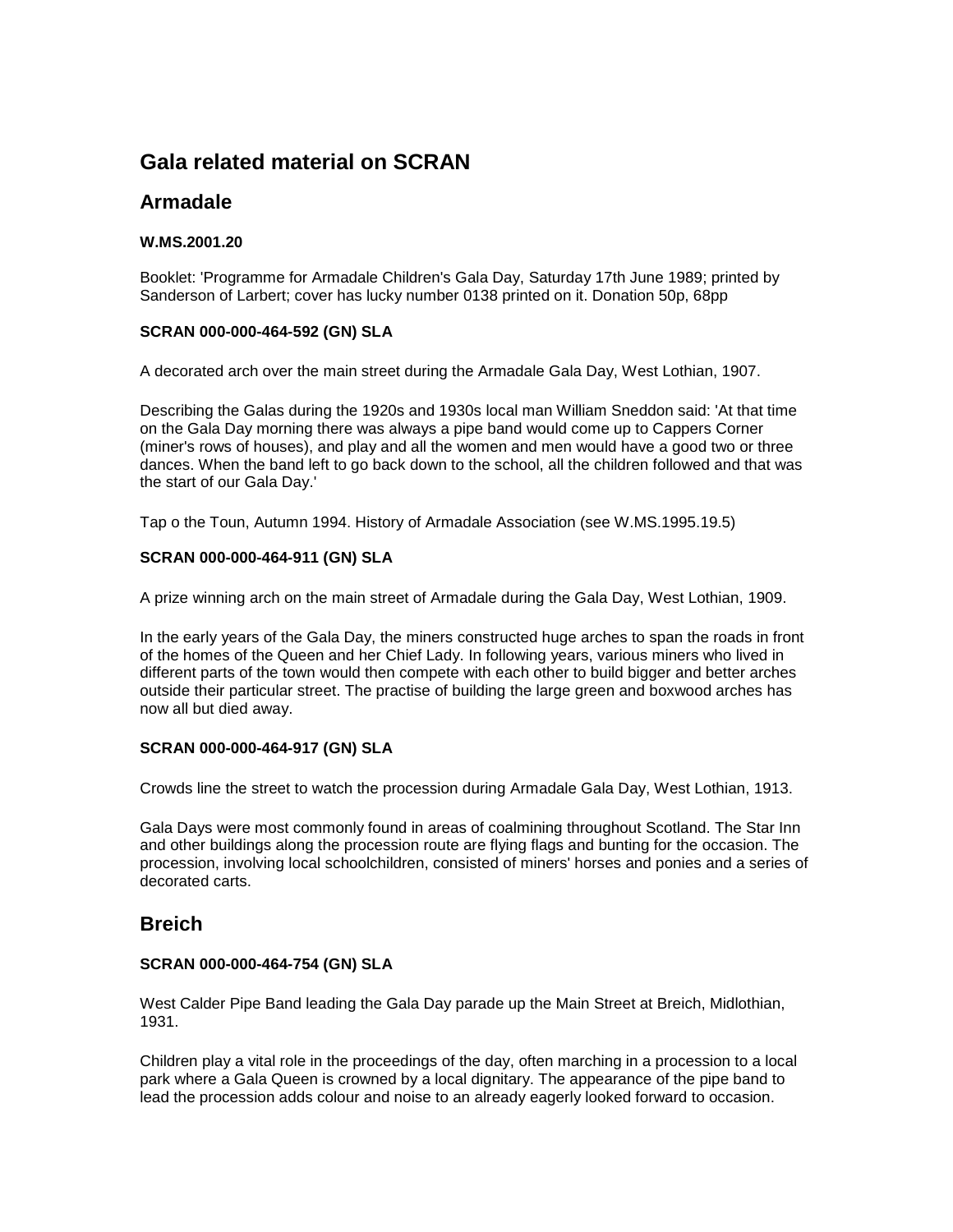Dalkeith 1924 & 1933<http://movingimage.nls.uk/film/1562>

## **Darvel**

### **SCRAN 000-000-463-360-C SLA**

The burgh band at the Lace Queen Festival, Darvel, Ayrshire, 1951.

During the 1930s and 1950s a day was set aside during the Darvel Holidays for the crowning of a lace queen. This Gala Day was an ideal opportunity for the burgh band to parade around the town.

One resident of Darvel, Morag Ritchie, speaks fondly of her time as the lace queen: 'At the time I was Lace Queen I worked in a sample department... Each lace factory was asked to nominate two employees who had to be resident in Darvel and unmarried. The firm I worked in had some new designs and I was allowed to choose a design and the dresses were made locally. I'll never forget the thrill... And I'll never forget seeing a sea of faces... To me it looked like ten thousand people. A lot of people, mostly I think with Valley connections would come back. It was a day that families got together. I think the town has lost a lot by this being dropped'.

### **SCRAN 000-000-466-006-C (GN) SLA**

## **Davidsons Mains**

<https://www.scran.ac.uk/database/record.php?usi=000-000-058-579&>

St.John's Ambulance Team photographed at Dunbar, East Lothian, 1920.

These ambulance men are lined up in front of the ambulance, they were on duty at the local Gala Day.

### **W.MS.2003.98**

Bookmark commemorating Dunfermline Children's Gala Day, 1985

DUNFERMLINE

1932 <http://movingimage.nls.uk/film/1360>

1951 <http://movingimage.nls.uk/film/1365>

1961 WET WEATHER [https://www.scran.ac.uk/database/record.php?usi=000-000-068-](https://www.scran.ac.uk/database/record.php?usi=000-000-068-257&searchdb=scran) [257&searchdb=scran](https://www.scran.ac.uk/database/record.php?usi=000-000-068-257&searchdb=scran)

## **East Linton**

### **SCRAN 000-000-465-992-C (GN) SLA**

'Mr. Speedy', a winning horse at the East Linton Gala, East Lothian, 1922.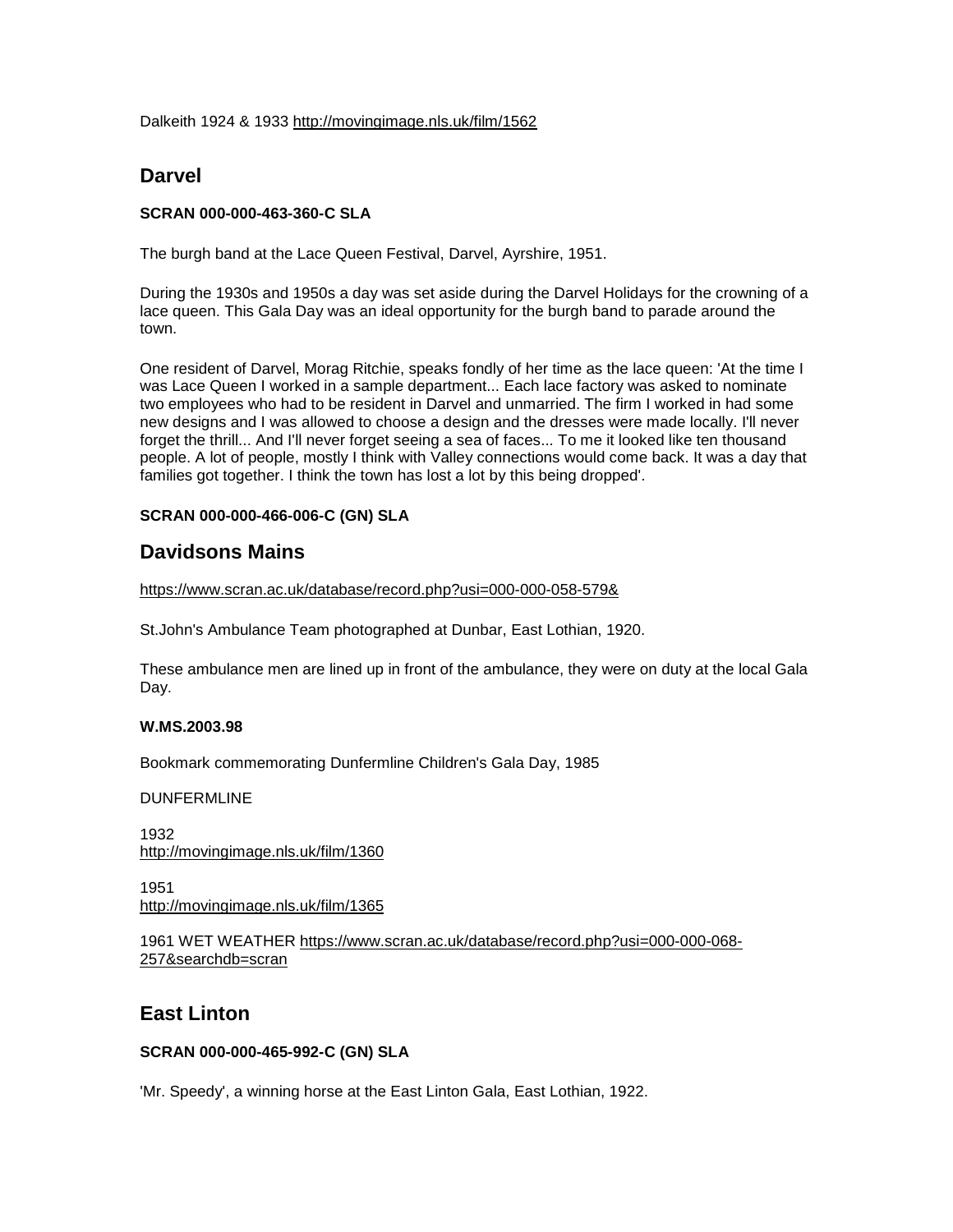'Mr. Speedy', a Clydesdale horse, was the overall winner at the East Linton gala in 1922. The horse, from Tavinlea farm, Oldhamstocks, is wearing a spectacular show harness complete with decorations. Many hours would be spent cleaning and polishing the harness in order that the horse might look its best and hopefully win a prize and recognition. The owner of the horse is proudly holding the prize winning cup.

### **SCRAN 000-000-465-995-C (GN) SLA**

Clydesdales parade at the East Linton Gala, East Lothian in 1923.

The horses, dressed in their spectacular show harness, are lined up waiting to be judged. Great care and pride was taken in the preparation of horses for shows and ploughing matches. Many hours were spent in cleaning and polishing the harness in order that it might look its best and hpefully win a prize and recognition.

#### **SCRAN 000-000-466-007-C (GN) SLA**

The prize winning horse and owner Mr. Bisset at the East Linton Gala, East Lothian, in 1924.

The horse came from Little Spott farm and is wearing a spectacular show harness complete with decorations.

## **Guardbridge**

#### **SCRAN 000-000-465-792 (GN) SLA**

Alex Bayne with his prize winning horse after the Guardbridge Gala Day, Leuchars, Fife, 1924.

The horse has been dressed up in its harness and decorations for the Guardbridge Gala Day.

## **Grangemouth**

#### **SCRAN 000-000-570-630-C (GN) SLA**

John Burnett and Malcolm MacCallum. Grangemouth Children's Day, Bo'ness Fair and Lanimer Day at Lanark. Review of Scottish Culture, Volume 14 Edinburgh: European Ethnological Research Centre, 2002

### **Inverness**

#### **SLA.31.20.11**

Black and white photograph, copy negative, of a performer and his bike at a Gala day, Inverness, 1923.

## **Juniper Green**

#### **SCRAN 000-000-467-692 (GN) SLA**

The Co-operative Society at a gala parade, Juniper Green, Midlothian, early 20th century.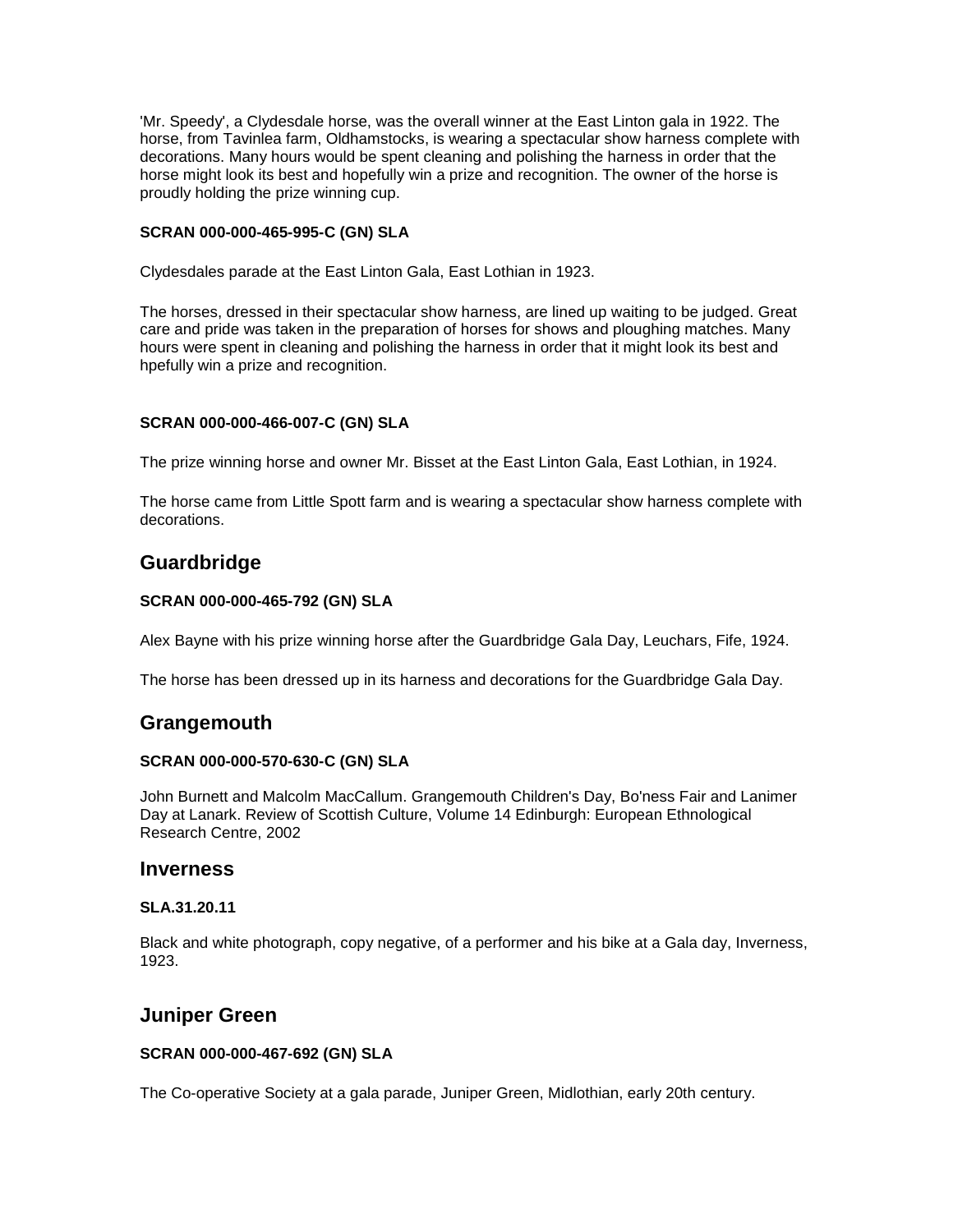This packed photograph shows the banner of the Co-operative Society and young pipers being watched by the assembled crowds. At the front of the procession there are young lads dressed up as adults with suits and bunnets on.

## **Larnark**

### **SCRAN 000-000-541-462 (GN) SLA? 1974**

Little boy dressed as a city gent with bowler hat and brolly in the Lanimer Day parade taking place in Lanark in June 1974.

### **ON FILM 1997**

[https://www.scran.ac.uk/database/record.php?usi=000-000-196-424-](https://www.scran.ac.uk/database/record.php?usi=000-000-196-424-C&scache=1761hturit&searchdb=scran) [C&scache=1761hturit&searchdb=scran](https://www.scran.ac.uk/database/record.php?usi=000-000-196-424-C&scache=1761hturit&searchdb=scran) [https://www.scran.ac.uk/database/record.php?usi=000-000-196-462-](https://www.scran.ac.uk/database/record.php?usi=000-000-196-462-C&scache=1761hturit&searchdb=scran) [C&scache=1761hturit&searchdb=scran](https://www.scran.ac.uk/database/record.php?usi=000-000-196-462-C&scache=1761hturit&searchdb=scran)

#### **ON FILM 1996**

[https://www.scran.ac.uk/database/record.php?usi=000-000-196-461-](https://www.scran.ac.uk/database/record.php?usi=000-000-196-461-C&scache=37hqx84109&searchdb=scran) [C&scache=37hqx84109&searchdb=scran](https://www.scran.ac.uk/database/record.php?usi=000-000-196-461-C&scache=37hqx84109&searchdb=scran)

## **Loganlea**

### **SCRAN 000-000-464-894-C (GN) SLA**

The Stoneyburn Brass Band at Loganlea Gala, Addiewell, West Calder, Midlothian, May 1949.

## **Millerhill**

### **SCRAN 000-000-463-379-C (GN) SLA**

William Knox and Thomas Ramsay with a dressed horse and a cart in front of cornstacks at Woolmet Farm, Newton, Midlothian, 1928 - 1930.

### **SCRAN 000-000-464-436-C (GN) SLA**

A horse and cart ready for the Millerhill Gala, at Shawfair Farm, Portobello, Midlothian, 1931- 1932.

Many hours would be spent in cleaning and polishing the harness in order that it might look its best on the Gala Day. This Niddrie & Benhar Coal Company horse and cart has been made ready for the Millerhill Gala; it may be employed to carry children on the parade. Standing by the horse are Mrs Fisher, the manager's wife and Willie Liddle, the first man.

## **Milnathort**

### **SCRAN 000-000-463-935-C**

Lochgelly silver band parading through the streets of Milnathort, Orwell, Kinross-shire, 1937.

#### **SCRAN 000-000-467-079-C**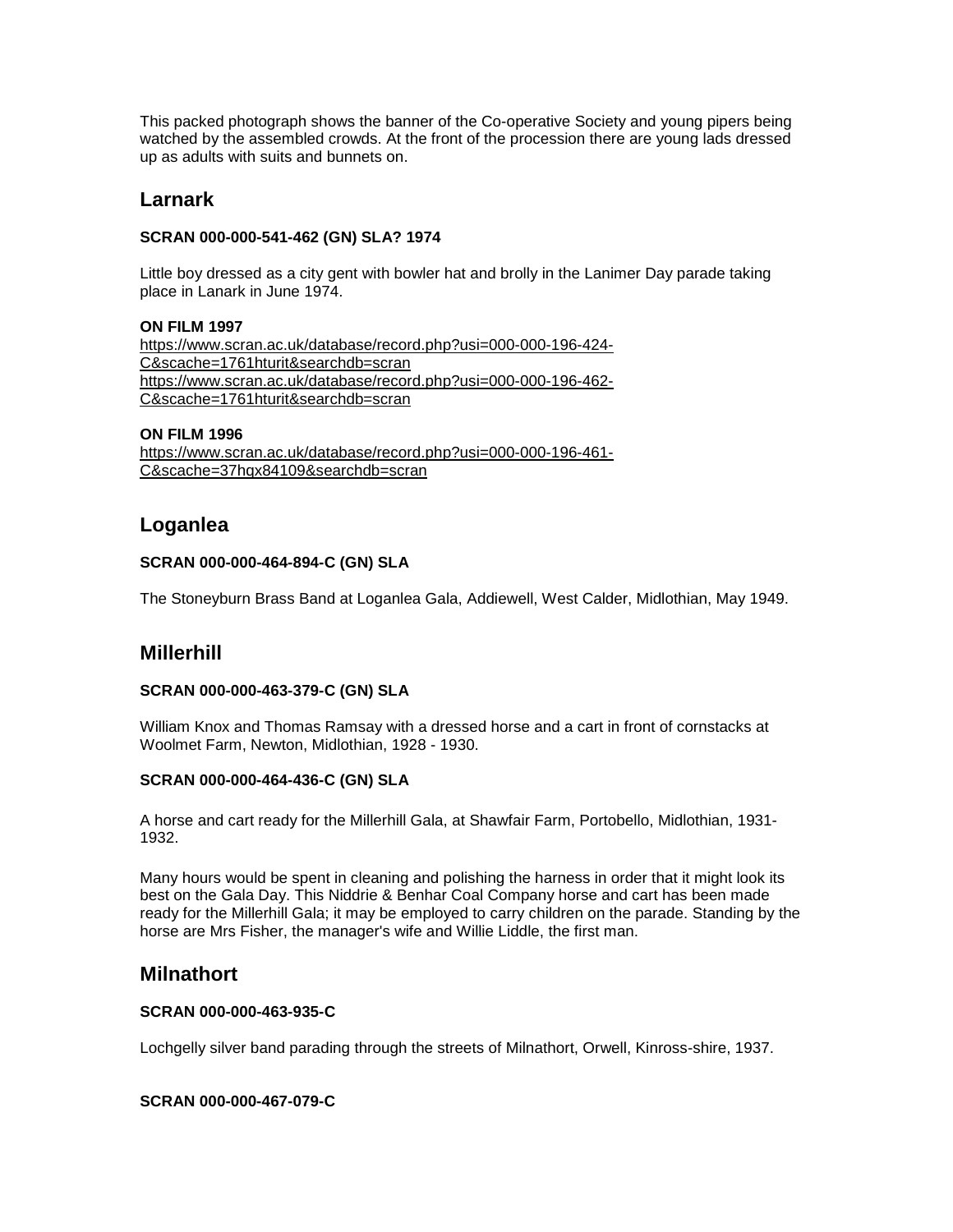Mussel sellers Mrs Barr and Mrs Murray photographed with their daughters at Inveresk, Musselburgh, Midlothian, c. 1940s - 1950s.

The small girls are dressed in the distinctive striped upturned skirts of the fishwife. The job of gathering and then shelling the mussels was usually given to the fishermen's wives or children. Mussels until recently have mainly been used as bait in Scotland rather than as a foodstuff in their own right.

This photograph looks as though it was taken during a local gala, most probably the Fisherman's Walk. There is a brass band resting in the background. The Fisherman's Walk celebrations are held at the beginning of September to mark the end of the Summer fishing season. Originally a friendly society, the Musselburgh Fisherman's Walk Society provided help and pensions to fishermen and their families in Fisherrow. In 1912 the Society was dissolved as fewer people were involved in fishing, or able to pay their contributions. In 1930, however, the Society was revived by Alex Craig, and since then the annual Fisherman's Walk has been preserved.

### **SCRAN 000-000-467-081 (GN) SLA**

A group of fishwives 'Riding the Marches' at Musselburgh, Midlothian, 1950s.

The fishwives are 'riding the marches', that is walking to the boundaries of the town. The fishwives' gala costume usually consisted of a blouse of spun rayon printed with flowers, an underskirt of navy blue and cream striped wool, and apron of navy blue and white striped cotton, a shawl of cream wool printed with sprays of flowers, a pair of black silk stockings, a pair of black leather shoes, and a tie-on pocket of spun rayon.

## **Newburgh**

#### **SCRAN 000-000-464-719 (GN) SLA**

Newburgh Brass Band, Newburgh, Fife, 1909.

These local children are marching along with the band as it makes its way along the street. Brass bands were particularly popular in the mining communities. Playing in a band offered a temporary relief from working, often in very unpleasant conditions, down the pits.

Brass bands often acted as symbols of pride in the town or pit. They were particularly popular during Gala Days, when local bands would enter competitions with bands from surrounding towns and villages with both prizes and prestige to be won.

## **Newmilns**

#### **ON FILM 1949**

[https://www.scran.ac.uk/database/record.php?usi=000-000-590-723-](https://www.scran.ac.uk/database/record.php?usi=000-000-590-723-C&scache=15o5hnvitk&searchdb=scran) [C&scache=15o5hnvitk&searchdb=scran](https://www.scran.ac.uk/database/record.php?usi=000-000-590-723-C&scache=15o5hnvitk&searchdb=scran) [https://www.scran.ac.uk/database/record.php?usi=000-000-590-724-](https://www.scran.ac.uk/database/record.php?usi=000-000-590-724-C&scache=15o5hnvitk&searchdb=scran) [C&scache=15o5hnvitk&searchdb=scran](https://www.scran.ac.uk/database/record.php?usi=000-000-590-724-C&scache=15o5hnvitk&searchdb=scran)

## **Newtongrange**

**SH.2013.32.1 & 32.2; SH.2013.33-36**

Items made to commemorate Newtongrange Gala centenary year, 2013.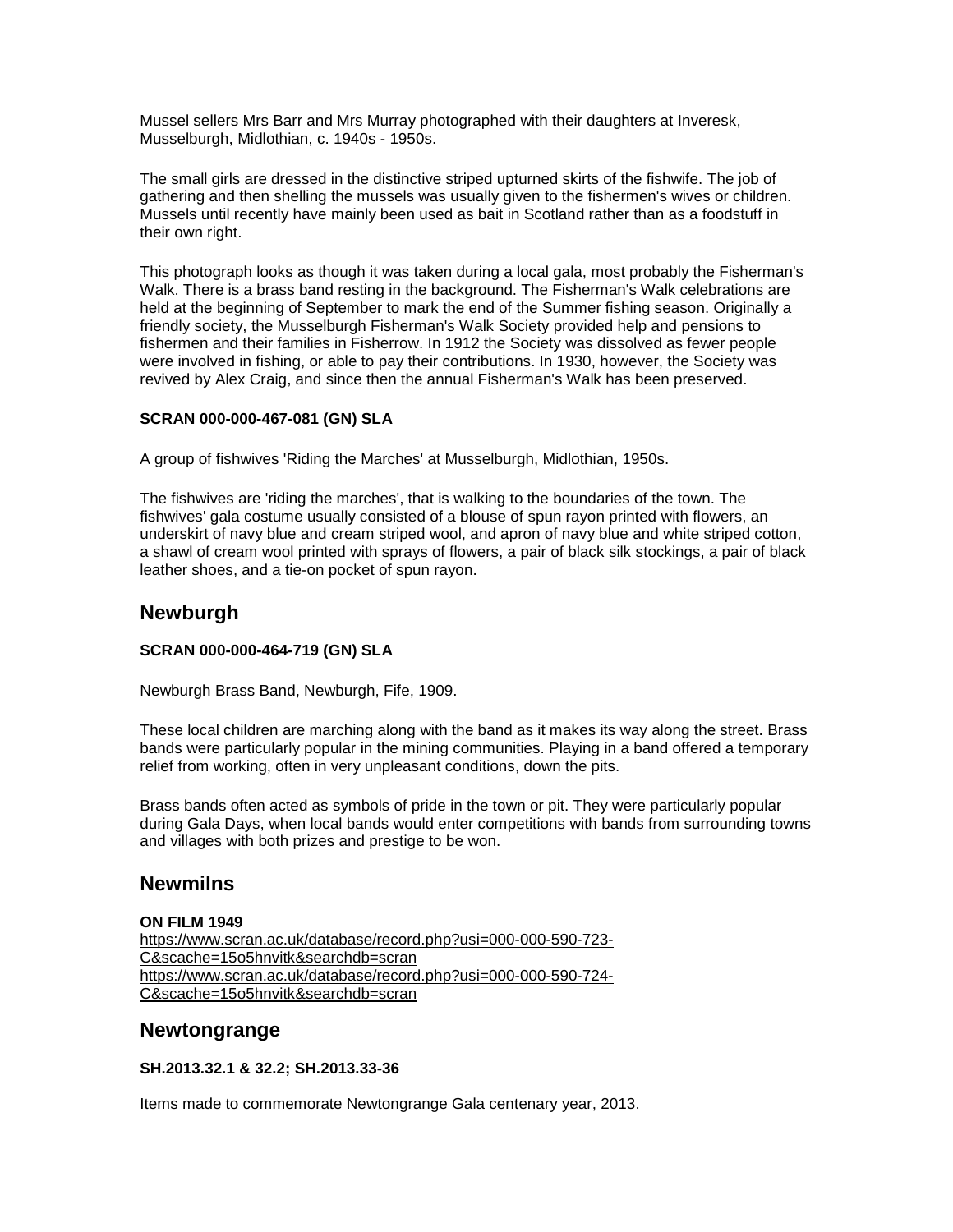#### **ORAL AUDIO CLIP**

[https://www.scran.ac.uk/database/record.php?usi=005-000-005-112-](https://www.scran.ac.uk/database/record.php?usi=005-000-005-112-C&scache=323ki5tftw&searchdb=scran) [C&scache=323ki5tftw&searchdb=scran](https://www.scran.ac.uk/database/record.php?usi=005-000-005-112-C&scache=323ki5tftw&searchdb=scran)

Linda Lawrence was born and raised in the mining village of Newtongrange to a family of miners. She is currently employed as the senior receptionist in the National Mining Museum Scotland. In this extract she remembers her childhood experiences of the Gala Days in Newtongrange in Midlothian. She reflects on the local community today and how it has changed. The Newtongrange Gala Day was a tradition begun in 1913 and was sponsored by the Dean Tavern public house in Newtongrange, which runs on the Gothenburg system of using profits to fund community projects.

#### **SCRAN 000-000-569-003-C (GN) SLA**

Offence to consume alcohol in public places in Newtongrange and that the penalty for doing so is a fine of up to £500. Hogmanay night and the Gala Day celebrations are exceptions, when the drinking of alcohol in public places is permitted.

## **North Berwick**

#### **FILM 1930s**

[https://www.scran.ac.uk/database/record.php?usi=000-000-566-275-](https://www.scran.ac.uk/database/record.php?usi=000-000-566-275-C&scache=323ki5tftw&searchdb=scran) [C&scache=323ki5tftw&searchdb=scran](https://www.scran.ac.uk/database/record.php?usi=000-000-566-275-C&scache=323ki5tftw&searchdb=scran) [https://www.scran.ac.uk/database/record.php?usi=000-000-566-277-](https://www.scran.ac.uk/database/record.php?usi=000-000-566-277-C&scache=323ki5tftw&searchdb=scran) [C&scache=323ki5tftw&searchdb=scran](https://www.scran.ac.uk/database/record.php?usi=000-000-566-277-C&scache=323ki5tftw&searchdb=scran)

#### **SCRAN 000-000-464-982-C (GN) SLA**

Children on the stage at Harpers Brae Gala, Penicuik, Midlothian, c. 1928 - 1932.

Children play a vital role in the proceedings of the gala day, often marching in a procession to a local park where a specially appointed Gala Queen is crowned by a local dignitary. In this instance, the gala queen has just been crowned, the rest of her attendants surrounding her are holding bouquets of flowers, while lots of the other children are in fancy dress for the occasion.

Many of even the smallest villages and towns continue to hold their gala days to this day. They continue to be a symbol of local pride and an eagerly looked forward to event that unites the community.

#### **FILM 1953**

<http://movingimage.nls.uk/film/1368>

#### **ON FILM 1951, 1953-1957**

[https://www.scran.ac.uk/database/record.php?usi=005-000-000-976-](https://www.scran.ac.uk/database/record.php?usi=005-000-000-976-C&scache=323ki5tftw&searchdb=scran) [C&scache=323ki5tftw&searchdb=scran](https://www.scran.ac.uk/database/record.php?usi=005-000-000-976-C&scache=323ki5tftw&searchdb=scran) [https://www.scran.ac.uk/database/record.php?usi=000-000-567-676-](https://www.scran.ac.uk/database/record.php?usi=000-000-567-676-C&scache=572vi17pgv&searchdb=scran) [C&scache=572vi17pgv&searchdb=scran](https://www.scran.ac.uk/database/record.php?usi=000-000-567-676-C&scache=572vi17pgv&searchdb=scran) [https://www.scran.ac.uk/database/record.php?usi=000-000-567-675-](https://www.scran.ac.uk/database/record.php?usi=000-000-567-675-C&scache=3cmi31re7t&searchdb=scran) [C&scache=3cmi31re7t&searchdb=scran](https://www.scran.ac.uk/database/record.php?usi=000-000-567-675-C&scache=3cmi31re7t&searchdb=scran)

**ON FILM 1954**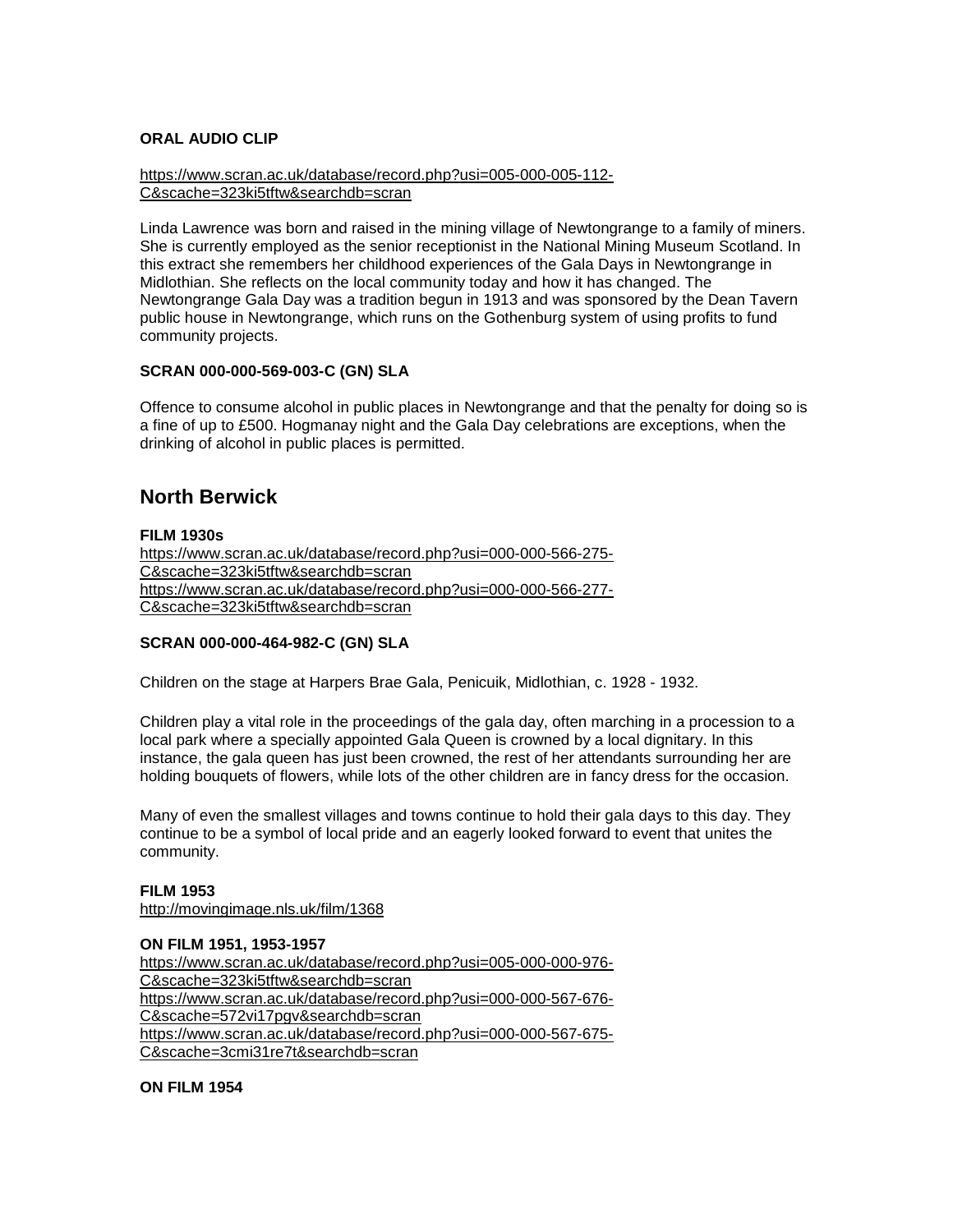[https://www.scran.ac.uk/database/record.php?usi=000-000-567-678-](https://www.scran.ac.uk/database/record.php?usi=000-000-567-678-C&scache=15o5hnvitk&searchdb=scran)

[C&scache=15o5hnvitk&searchdb=scran](https://www.scran.ac.uk/database/record.php?usi=000-000-567-678-C&scache=15o5hnvitk&searchdb=scran)

[https://www.scran.ac.uk/database/results.php?searchdb=&scache=1761hturit&no\\_results=16&so](https://www.scran.ac.uk/database/results.php?searchdb=&scache=1761hturit&no_results=16&sortby=relevance&view=grid&search_term=gala&scache=1761hturit&offset=849) [rtby=relevance&view=grid&search\\_term=gala&scache=1761hturit&offset=849](https://www.scran.ac.uk/database/results.php?searchdb=&scache=1761hturit&no_results=16&sortby=relevance&view=grid&search_term=gala&scache=1761hturit&offset=849)

### **ON FILM 1955**

[https://www.scran.ac.uk/database/record.php?usi=000-000-567-679-](https://www.scran.ac.uk/database/record.php?usi=000-000-567-679-C&scache=15o5hnvitk&searchdb=scran) [C&scache=15o5hnvitk&searchdb=scran](https://www.scran.ac.uk/database/record.php?usi=000-000-567-679-C&scache=15o5hnvitk&searchdb=scran) [https://www.scran.ac.uk/database/record.php?usi=000-000-567-683-](https://www.scran.ac.uk/database/record.php?usi=000-000-567-683-C&scache=3cmi31re7t&searchdb=scran) [C&scache=3cmi31re7t&searchdb=scran](https://www.scran.ac.uk/database/record.php?usi=000-000-567-683-C&scache=3cmi31re7t&searchdb=scran)

### **ON FILM 1956**

[https://www.scran.ac.uk/database/record.php?usi=000-000-567-681-](https://www.scran.ac.uk/database/record.php?usi=000-000-567-681-C&scache=37hqx84109&searchdb=scran) [C&scache=37hqx84109&searchdb=scran](https://www.scran.ac.uk/database/record.php?usi=000-000-567-681-C&scache=37hqx84109&searchdb=scran)

### **ON FILM 1957**

[https://www.scran.ac.uk/database/record.php?usi=000-000-567-682-](https://www.scran.ac.uk/database/record.php?usi=000-000-567-682-C&scache=1761hturit&searchdb=scran) [C&scache=1761hturit&searchdb=scran](https://www.scran.ac.uk/database/record.php?usi=000-000-567-682-C&scache=1761hturit&searchdb=scran)

### **ON FILM 1958**

[https://www.scran.ac.uk/database/record.php?usi=000-000-567-684-](https://www.scran.ac.uk/database/record.php?usi=000-000-567-684-C&scache=1761hturit&searchdb=scran) [C&scache=1761hturit&searchdb=scran](https://www.scran.ac.uk/database/record.php?usi=000-000-567-684-C&scache=1761hturit&searchdb=scran)

## **Roslin**

### **000-000-502-691-C (GN) SLA**

A decorated cart and horse belonging to Curtis and Harvey Ltd, Roslin, Midlothian, taken in July, about the 1920s - 1930s.

Mr. Fisher and Mr. Leadbetter are standing posing for a photograph, taken by a Mr. Ogilvie. The cart, with the name of the works on the side, has been decorated and would be used to carry children at the local Gala day. The horse has also been specially prepared for the day and is wearing a carefully polished harness.

# **Saltcoats**

#### [http://www.naheritagetrails.co.uk/heritagetrails\\_saltcoats\\_seaqueen.php](http://www.naheritagetrails.co.uk/heritagetrails_saltcoats_seaqueen.php)

In 1528, Saltcoats Town was elevated to a Burgh of Barony (the right of buying and selling and holding markets and of electing bailies being given to the inhabitants), the charter being granted to the Earl of Eglinton by James V of Scotland. As part of the Quater Centenary celebrations in 1928, the Town Council inaugurated the Queen of the Sea pageant, styled after a mediaeval coronation ceremony. The Queen was elected from one of the four local schools by her fellow pupils

## **Shotts**

### **SH.2005.62.1-6**

Painted hard board panel depicting ……, made to decorate Jenny Milligan's house by her daughter, Jennifer Bastin, for the Shotts Gala Day, 2004